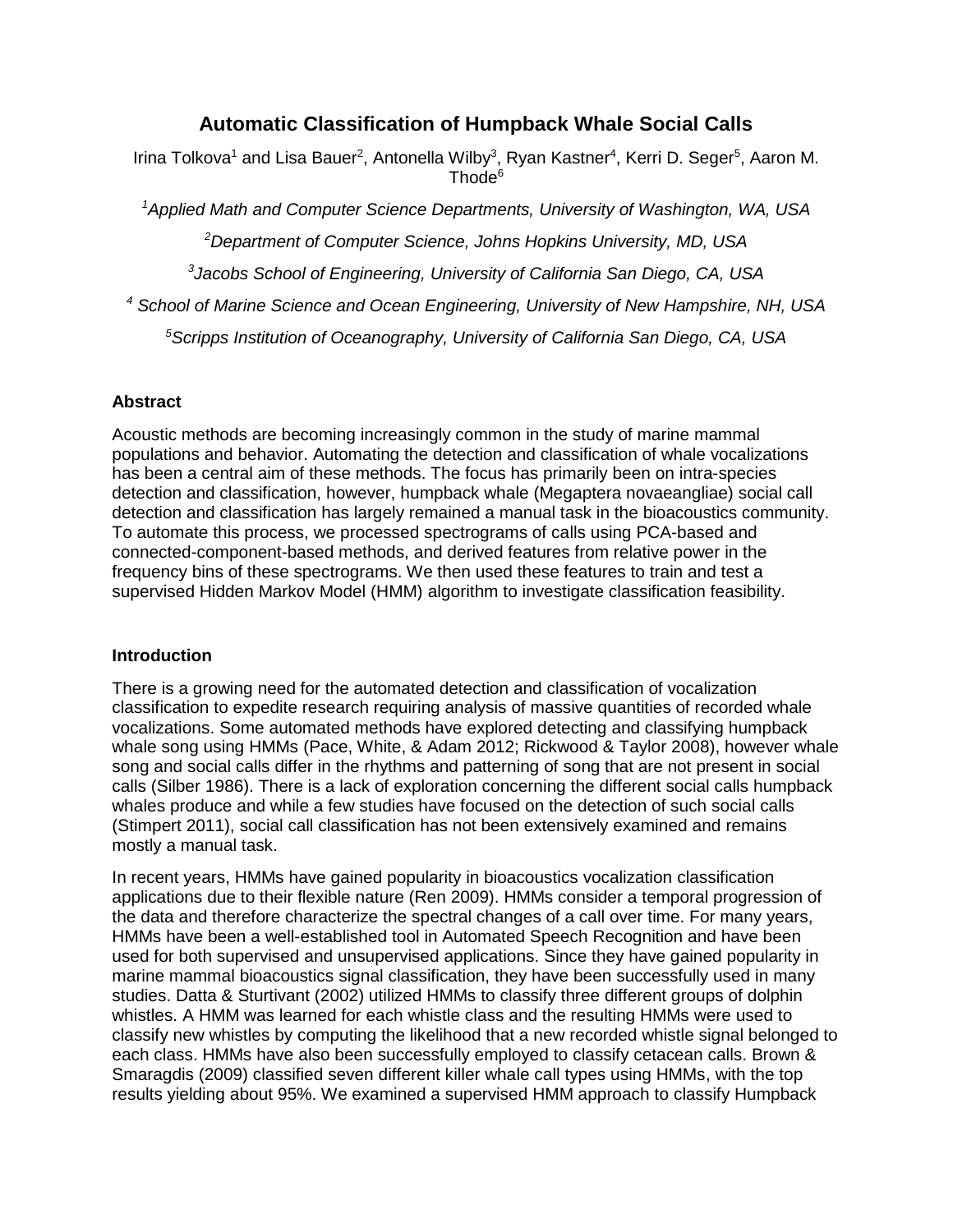whale social calls and verify the ability to classify social calls given ecological classification categories.

To convert the acoustic signals to a compact representation which can be analyzed with an HMM, we calculate spectrograms over the audio data and use a Principal-Component-Analysisbased method for subtracting the ambient background noise. Variants of PCA have long been used for dimensionality reduction in image processing problems including face recognition and video surveillance (Oliver et al, 2000). While most studies develop more sophisticated, robust variants of PCA, the basic singular value decomposition has been shown to be effective in cases where foreground objects are small relative to the image size, and don't appear stationary for multiple frames (Guyon et al, 2012). As these conditions fit our problem, and make for a simpler and less computationally intensive approach, we employed PCA for background subtraction. We followed this approach with a connected-components-based method for removal of leftover noise. Then, we derived features from relative power in the frequency bins of these spectrograms, and trained and tested a supervised HMM algorithm to investigate classification feasibility.

### **Materials and Methods**

The data for this project was collected and studied by Dr. Kerri Seger and Dr. Aaron Thode of the Scripps Institute of Oceanography. Acousonde acoustic tags were deployed on humpback whales in Los Casbos, Mexico, a region which falls within a migration route and also serves as a breeding ground of the North Pacific humpback whale subpopulation (Seger, 2016). Acoustic data was collected over a total of 31 days in February and March of 2014 and 2015, resulting in just under 70 hours of recordings at a sampling rate of around 8000 samples per second. Each recording was manually screened for whale calls, and the time range and frequency range of each whale call was recorded, as well as shape metrics such as the slope and the number of harmonics, and SNR metrics such as the RMS of noise and of the signal. Additionally, each call was classified into a call type category, for about 50 distinct categories of calls.

The most prominent source of noise in the data were high-amplitude transmitter pings, about 0.06 seconds in length, that occurred every half-second. To reduce the interference of these pings with the signal, we broke the data into 3550-sample windows in between the pings. First, we extracted the first minute of five recordings, separated this range into windows, computed the spectrograms of each window, and saved these values in a matrix. The frequency range of the spectrograms stretched from 0 to 4 kHz. Then, we calculated the singular value decomposition of this matrix, and observed the structure of the resulting principal components. The first two components were chosen to represent the time-frequency structure of the ambient acoustic background of the recordings.

To analyze a new dataset, we similarly restructured the data into a series of windows. For each window, the spectrogram was computed. Then, we subtracted the contribution of the two "background components" from the spectrogram by calculating the projection of the spectrogram onto each component. All pixels with a value of less than 0.75 were set to zero. As this yielded a sparse matrix, we used a connected-components-based approach to further remove noise from the spectrogram. First, we set the elements in the 0hz-200hz frequency range to zero, as there were few traces of calls in this frequency band, and a larger degree of residual noise. Then, we calculated the connected components within each spectrogram with a built-in Matlab function, and applied a threshold in both the minimum pixel count and the minimum power of the component, where power was taken to be the sum of the amplitudes of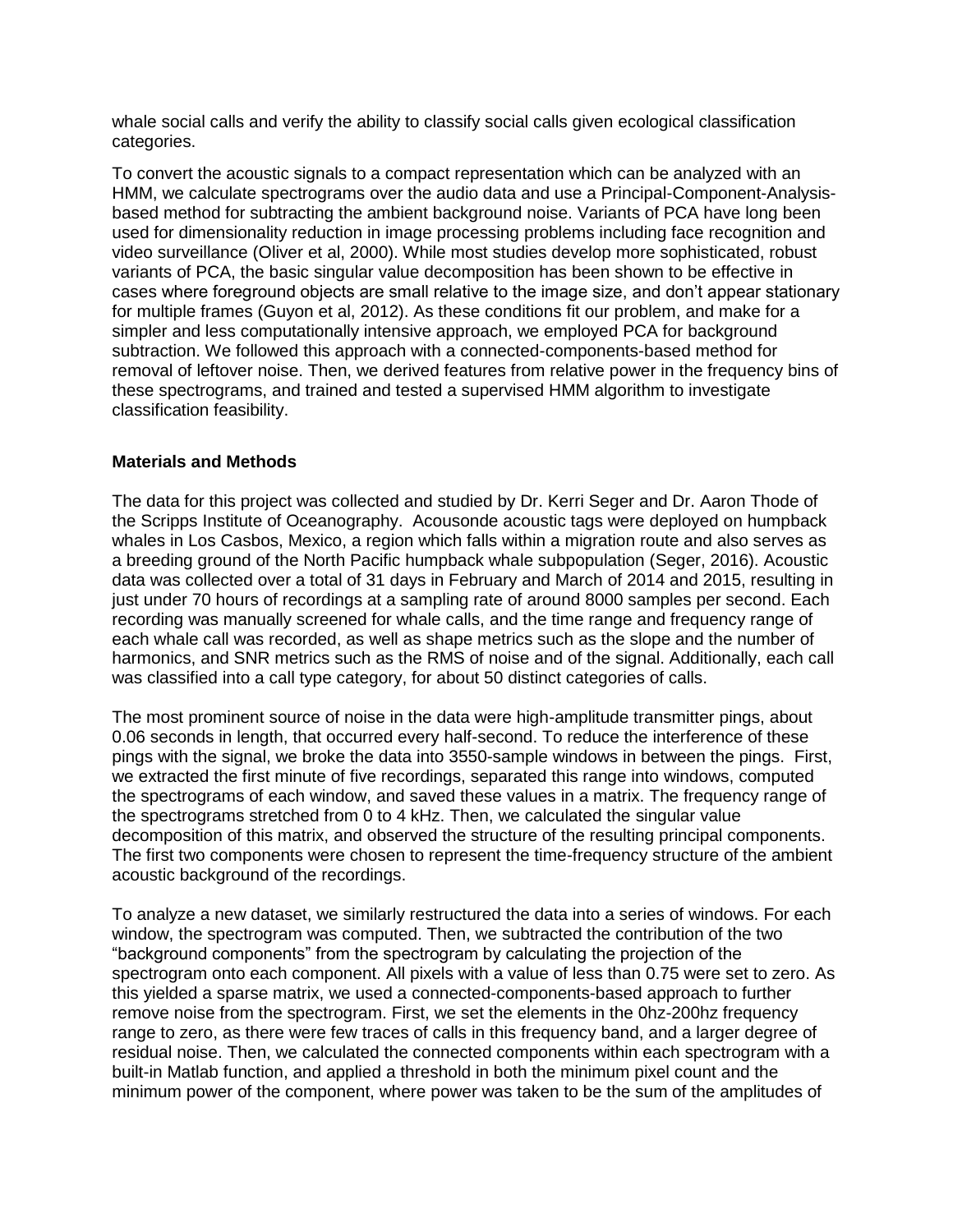the pixels in that component. Every component that consisted of fewer than 20 pixels and had a power value of less than 20 was removed.

After processing the spectrograms with background subtraction and connected-component analysis, we separated these spectrograms into smaller windows in the time domain. If a window fell within a labeled call, it was given a label corresponding to that call; otherwise, it was given a "no call" label. A feature vector was calculated for each window by dividing the 200hz to 3800hz frequency range into equal-size bins and assigning a value to represent the relative amplitude within each bin. These time-varying features were then loaded into a classification algorithm that used a supervised HMM approach.

For classification purposes, each call category was represented by a particular HMM that maximized the likelihood of its respective call category. During the training phase, labeled data was segmented by category into k different subsets, where k was the number of different categories present in that data set. Each data point consisted of a call that comprised several time varying feature vectors. Each of the calls in the k subsets were used to train a specific HMM that corresponded to that subset, thus creating k models where each model corresponded to a particular call category. The training of a particular HMM was accomplished by using the Baum-Welch algorithm to estimate model parameters.

Once the training stage completed, the forward-backward algorithm was used to assign test data to the model that maximized the likelihood of the data. This model determined the classification of the test data. The algorithm's classification was then compared to the manual classification to compute the overall accuracy, and the precision and recall for each class. We used k-fold cross validation to evaluate estimation performance and obtain averages for all of our evaluations.

We tested 4 different data sets and a combination of all 4 data sets on the classifier. We tested 3 categories found in these data sets (data points containing no whale calls, squeak, and low yap). There were a total of 21049 no whale calls, 119 squeaks, and 62 low yaps present in the data. We experimented with feature vectors that consisted of 9 and 30 features and examined the differences in performance across data sets.

The processing work in this study was done in Matlab and the HMM classification algorithm was implemented using python.

### **Results and discussion**

The principal components resulting from applying principal components analysis to a collection of unprocessed spectrograms, and the corresponding singular values, are shown in Figure 1. It is visible that some of the components, such as components 1, 2, 3, 5, and 7, are time-invariant, and so can be considered to be representative of the ambient background structure. We used the first two components for background subtraction, and these accounted for 39% of the energy present in those spectrograms. This approach has the advantage of being able to represent backgrounds of different intensities, with varying structure on the frequency axis, without removing irregularities (such as calls) in the foreground. One downside of PCA is the possibility of negative components or negative coefficients, which has a potential consequence of cancellation between two components. Since there is no physical cancellation of acoustic signals – sounds are additive –an alternative, possibly more intuitive approach to this analysis would use a nonnegative matrix factorization instead of PCA.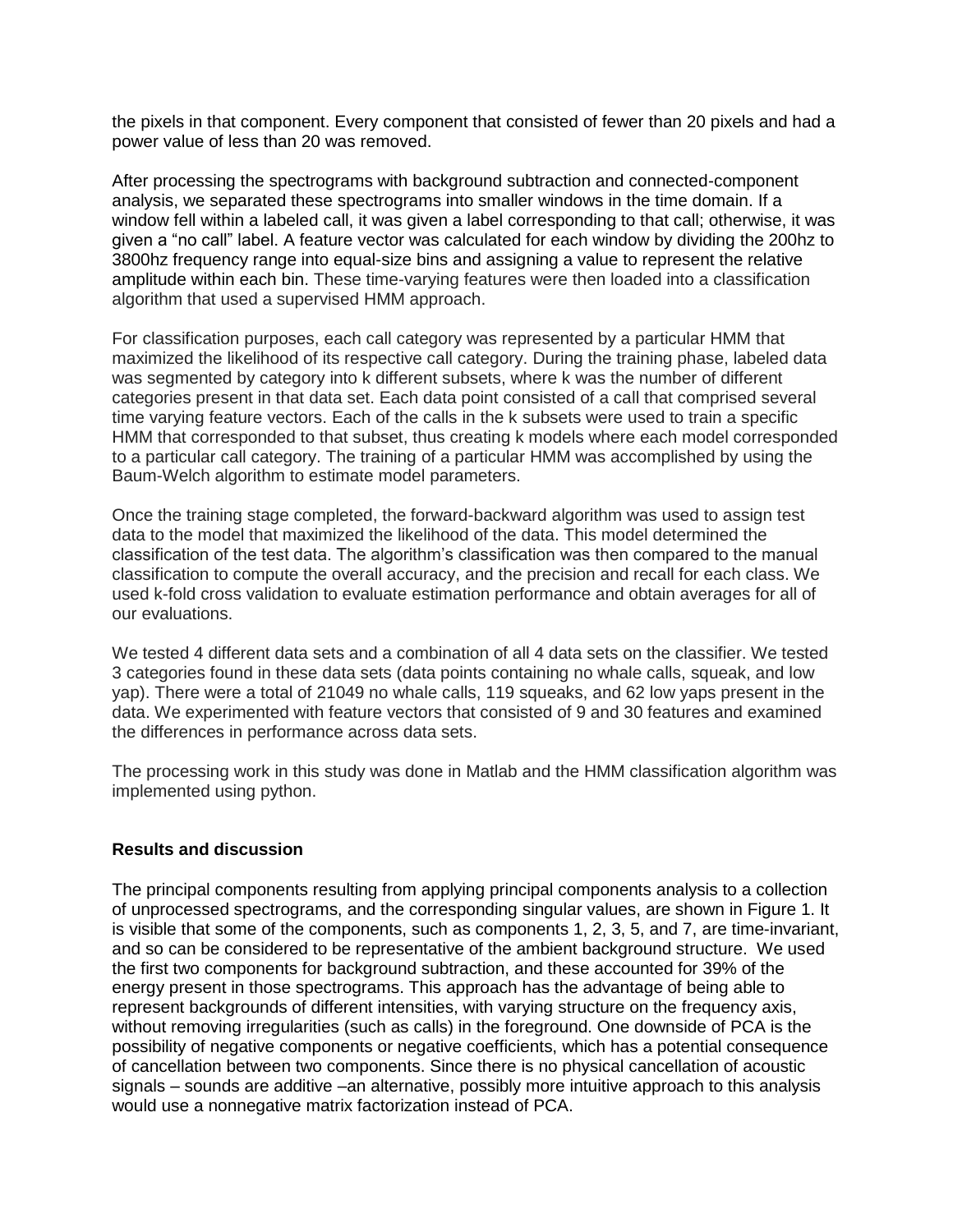

**Figure 1**. Top: first 9 principal components of PCA for background representation. Components 1 and 2 were used for subtracting the background from spectrograms. Bottom: first 9 singular values, corresponding to the principal components.

The result of applying this algorithm to a 10-second section of a recording is shown in Figure 2. The original spectrograms, spectrograms after background subtraction, and spectrograms after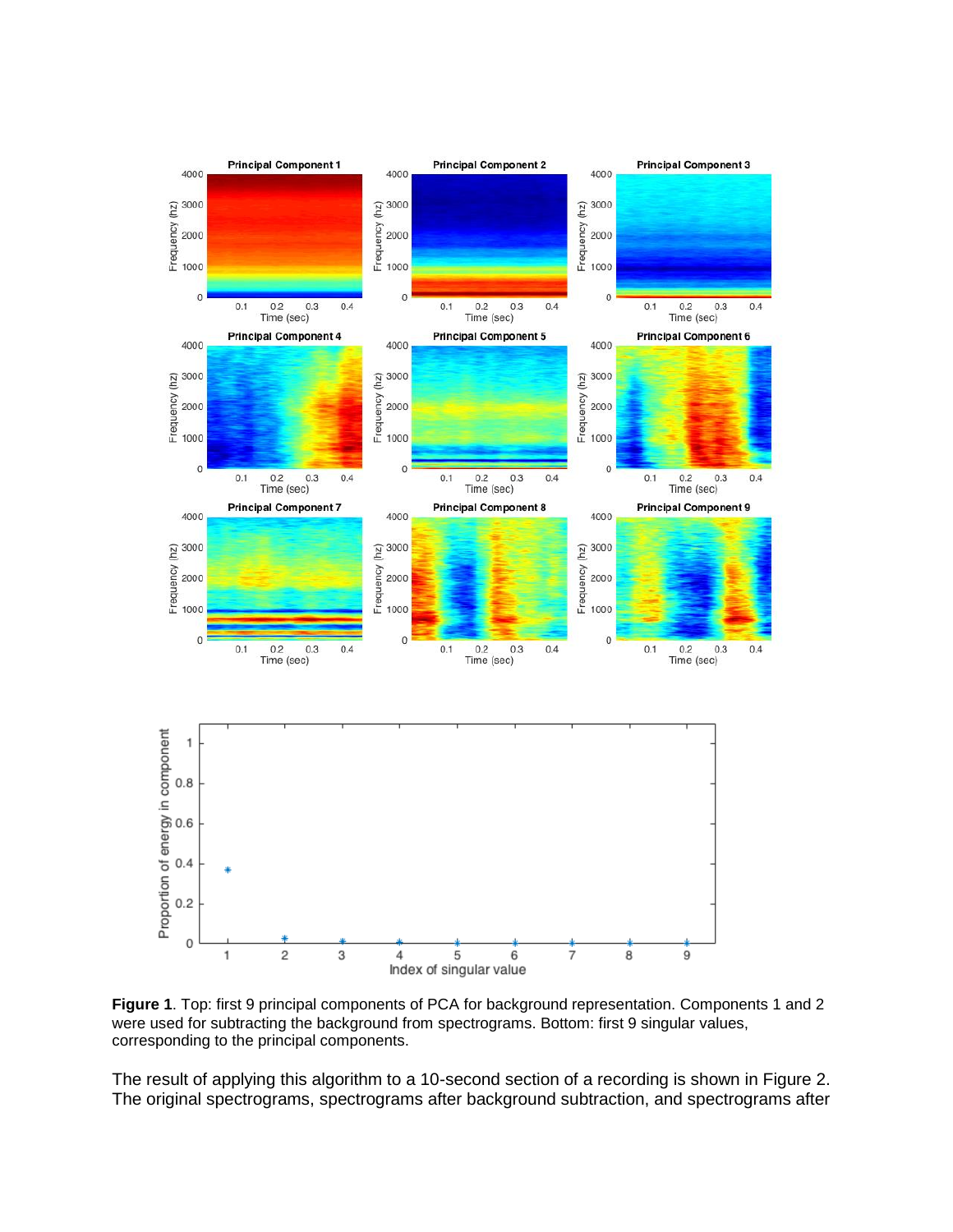connected-component analysis are all shown. Visually, the segmentation of calls and irregularities from the background flow noise is reasonably successful. At the same time, the spectrograms show the difficulty of classification -- many of the irregularities in the acoustic data have similar structure, frequency range, and are often higher intensity than the calls.



**Figure 2**. Top: original spectrograms of 20 windows. Labeled events are boxed. Middle: same 20 spectrograms after background subtraction and thresholding. Bottom: same 20 spectrograms after further connected-components-based filtering.

This analysis was also constrained by avoidance of periodic transmitter pings. These "pings" greatly surpassed the signals in amplitude, and had a frequency response spanning the 0-4kHz range, making it impractical to include them during spectrogram processing. After unsuccessfully attempting to detect and remove pings through cross-correlation of the ping waveform with the time series, we resorted to only considering portions of the time series in between the pings. In doing so, we were at risk of excluding potential calls. Future work may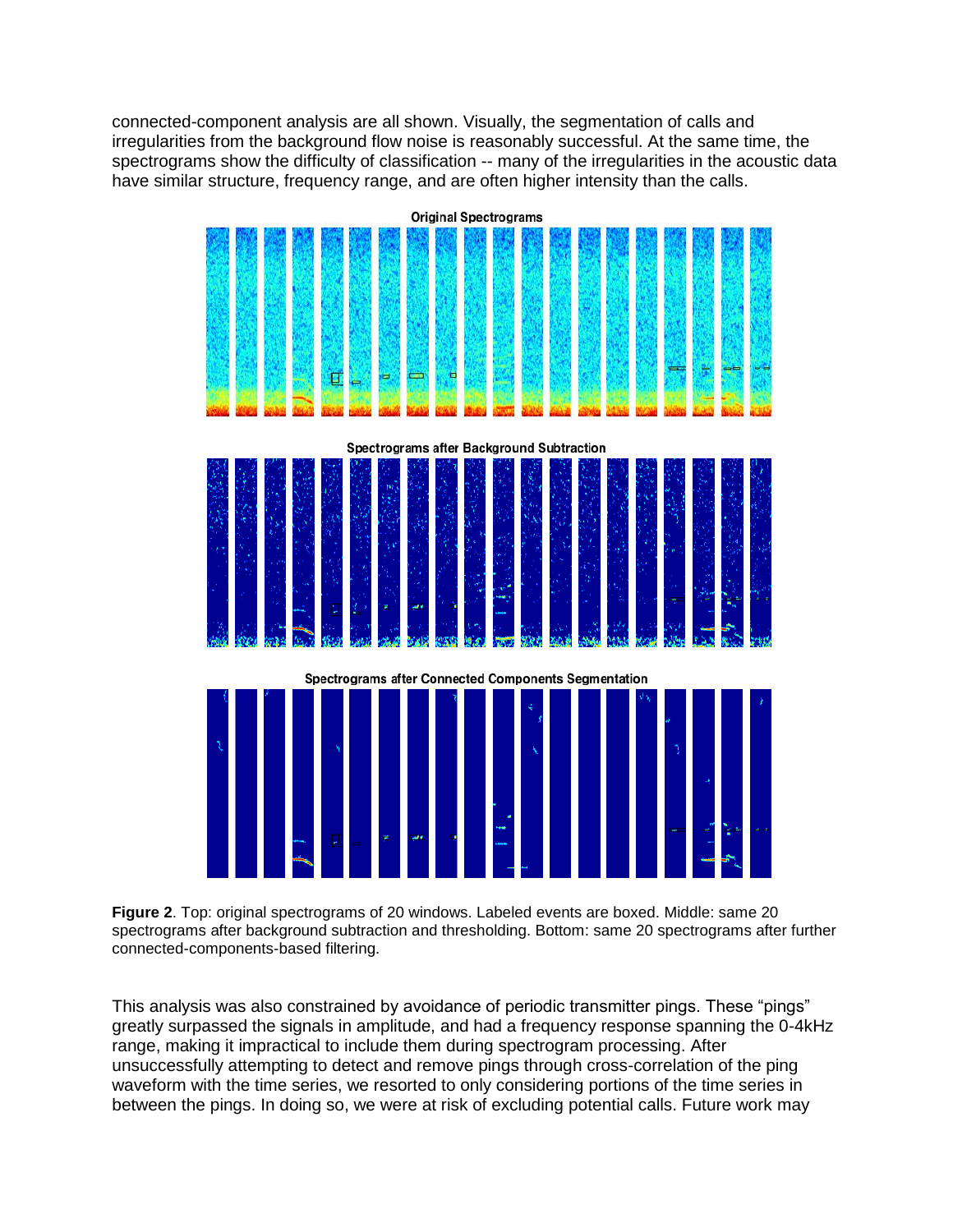consider subtracting this noise by using a different method to characterize signals and noise present in the data, such as singular spectrum analysis.

Overall, feature vectors consisting of 9 features performed better on whale call classes than those consisting of 30. Table 1 shows how fewer features outperformed more features on the combination of all tested data sets. The success was measured by the generally higher precision and recall values for the whale call classes. While the overall accuracy for 30 features was higher, it is evident that this was a result of the high classification rates of the no call class and not of an overall better classification system. The better performance of 9 features could result from the tradeoff between resolution and accounting for variation that occurs with the number of features. Fewer features will put certain calls with slight variation in frequency position in the same bin whereas more features will separate it. While the results for the combination of all data sets are low, we examined the results for each individual data set.

| 9 Features       |                  |        | <b>30 Features</b>      |                  |        |
|------------------|------------------|--------|-------------------------|------------------|--------|
| Overall Accuracy | 0.68             |        | <b>Overall Accuracy</b> | 0.84             |        |
|                  | <b>Precision</b> | Recall |                         | <b>Precision</b> | Recall |
| No Call          | 0.9              | 0.73   | No Call                 | 0.89             | 0.91   |
| Squeak           | 0.29             | 0.17   | Squeak                  | 0.2              | 0.19   |
| Low Yap          | 0.14             | 0.07   | Low Yap                 |                  |        |

**Table 1**. This table compares the overall accuracy of each data set given the number of features in a feature vector. It gives average precision and recall values for each class, derived from k-fold crossvalidation where k=10. The HMMs involved used 2 states. The overall data distribution was 21049 no whale calls, 119 squeaks, and 62 low yaps.

We saw a similar trend in the individual data sets. In about half of the individual data sets, data with fewer features outperformed the data with more features. The first data set saw a 21% improvement in accuracy with 9 features, the second 4%, the third a drop of 5%, and the final data set retained a constant performance. In general, performance was much better in the smaller data sets. Since we already illustrated the risk of examining only accuracy, an individual data set was included to show the improved performances in precision and recall. Table 2 shows a similar comparison across a data set that contains 3692 non whale calls, 29 squeaks, and 19 low yaps. The precision and recall values of each class improved with 9 features, yielding an overall better accuracy. While there are presumably many factors influencing the better performance of an individual data set, we believe that much of the performance loss can be contributed to the variation in the noise that is encountered in each data set. Additionally, the data sets have an unbalanced representation of the number of calls, causing non whale calls to be much more likely than whale calls.

| 9 Features       |           |        | <b>30 Features</b>      |           |        |
|------------------|-----------|--------|-------------------------|-----------|--------|
| Overall Accuracy | 0.72      |        | <b>Overall Accuracy</b> | 0.51      |        |
|                  | Precision | Recall |                         | Precision | Recall |
| No Call          | 0.6       | 0.77   | No Call                 | 0.49      | 0.48   |
| Squeak           | 0.46      | 0.5    | Squeak                  | 0.41      | 0.48   |
| Low Yap          | 0.5       | 0.3    | Low Yap                 | 0.2       | 0.1    |